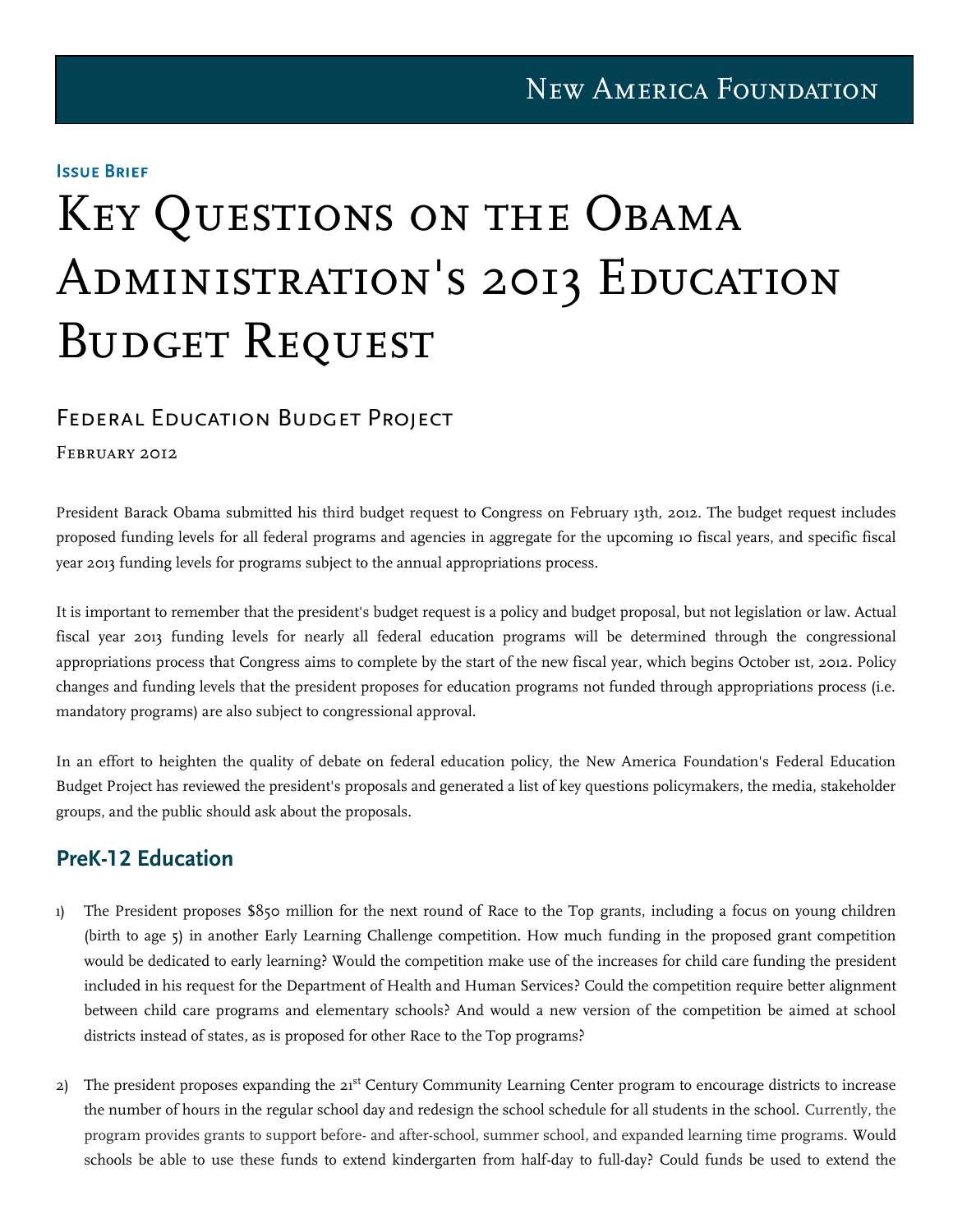school day for pre-K programs housed in a public school?

3) The president's budget request mentions providing states and school districts with flexibility over the use of Title I funds under the Elementary and Secondary Education Act (currently known as No Child Left Behind) now marked for supplemental education services, school choice, and professional development to allow them to engage in "locallydetermined, rigorous interventions in schools." Thus far, such flexibility has only been awarded to states via the No Child Left Behind waiver program. How would districts become eligible for this new flexibility? Would they have to apply via a waiver process? What types of reforms are considered "rigorous"? Will the administration identify only specific types of eligible reforms? Can the administration implement these changes without action from Congress?

\_\_\_\_\_\_\_\_\_\_\_\_\_\_\_\_\_\_\_\_\_\_\_\_\_\_\_\_\_\_\_\_\_\_\_\_\_\_\_\_\_\_\_\_\_\_\_\_\_\_\_\_\_\_\_\_\_\_\_\_\_\_\_\_\_\_\_\_\_\_\_\_\_\_\_\_\_\_\_\_\_\_\_\_\_\_\_\_\_\_

- 4) The president's budget request proposes reserving up to 25 percent of funding under the Effective Teacher and Leaders State Grants program (currently called Improving Teacher Quality State Grants) to implement programs and built evidence on the best ways to recruit, train, and support teachers and school leaders. The existing program provides formula grants to states and school districts to improve teacher quality through professional development and other interventions. Would this 25 percent set-aside be distributed competitively or by formula? Would the funding go directly to school districts or would states control what districts receive the funds? Finally, has the administration identified certain types of interventions or reforms that it specifically would like to fund with this money? Would districts also be able to use the funds to support pre-K teachers as well?
- 5) The president's budget request includes a new program called Advanced Research Projects in Agency-Education (ARPA-ED), which would be funded through the existing \$150 million Investing in Innovation (i3) fund. The Investing in Innovation fund provides competitive grants to school districts, non-profits, or consortia to implement or scale up reform efforts. What portion of that funding would go to support ARPA-ED? What types of innovations would the program focus on? Will ARPA-ED be used to evaluate i3 grantees? How will the administration ensure that ARPA-ED avoids redundancy with Institute for Education Sciences work? Finally, how will the administration ensure that ARPA-ED is using rigorous research practices?
- 6) The president's budget request includes \$30 billion for school modernization, \$25 billion for K-12 teacher stabilization, and \$5 billion for "strengthening the teaching profession" through the American Jobs Act, a bill he proposed originally in 2011. The Department of Education would administer the funding but it would not be part of the Department's regular annual appropriation. While the initial version of the American Jobs Act included the same modernization and stabilization funding, it did not include the teacher reform program. Will funding under the proposed teacher reform program be distributed via formula or competitively? The program description includes a wide variety of uses from reforming schools of education to re-shaping teacher tenure. Will the funds be broken down further by purpose? How will these efforts be different from the existing Teacher Incentive Fund or the Improving Teacher Quality State Grants program?

# **Higher Education**

7) The president's budget request proposes a community college initiative administered jointly by the Departments of Education and Labor that would provide \$8 billion over three years for job training programs built in partnerships between states, community colleges, and private sector organizations. The administration says that this initiative "builds on the

\_\_\_\_\_\_\_\_\_\_\_\_\_\_\_\_\_\_\_\_\_\_\_\_\_\_\_\_\_\_\_\_\_\_\_\_\_\_\_\_\_\_\_\_\_\_\_\_\_\_\_\_\_\_\_\_\_\_\_\_\_\_\_\_\_\_\_\_\_\_\_\_\_\_\_\_\_\_\_\_\_\_\_\_\_\_\_\_\_\_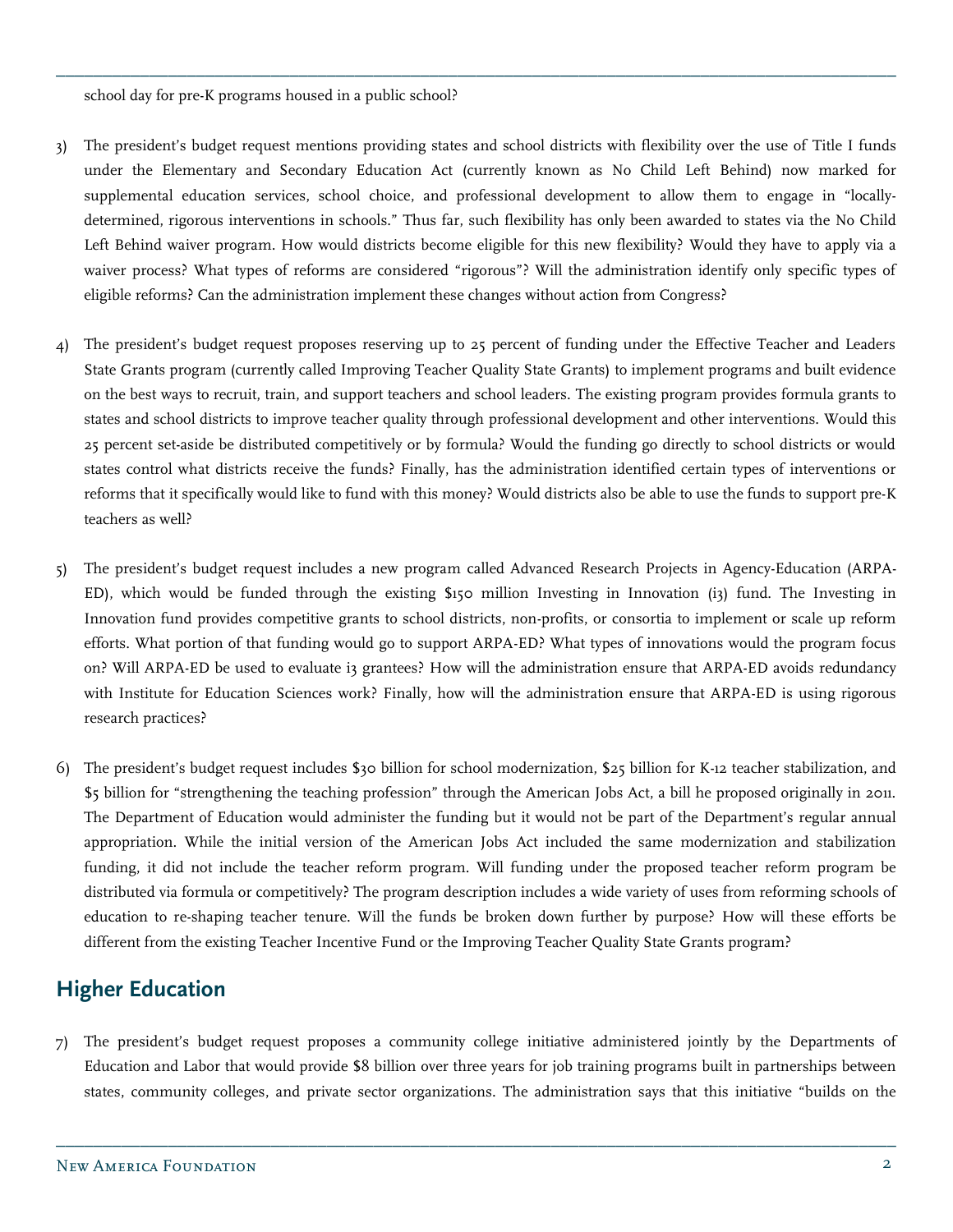success of the Trade Adjustment Assistance Community College and Career Training (TAA CCCT) program." However, the first TAA grants were only distributed in September 2011, making it difficult to determine whether the program can actually be considered a success. How will the administration define success in either the existing or the newly-created program? Does the Community College Initiative differ from the TAA program in any significant way? How will the funds be distributed?

\_\_\_\_\_\_\_\_\_\_\_\_\_\_\_\_\_\_\_\_\_\_\_\_\_\_\_\_\_\_\_\_\_\_\_\_\_\_\_\_\_\_\_\_\_\_\_\_\_\_\_\_\_\_\_\_\_\_\_\_\_\_\_\_\_\_\_\_\_\_\_\_\_\_\_\_\_\_\_\_\_\_\_\_\_\_\_\_\_\_

- 8) The president proposes making the \$2,500 America Opportunity Tax Credit (AOTC) permanent. The AOTC provides a tax credit for higher education expenses to families with incomes as high as \$180,000. Families that have no income tax to claim against the credit can receive a "refundable credit" of up to \$1,000. The AOTC is scheduled to expire at the end of this year and making it permanent would cost about \$7.9 billion per year. Why not use this new funding to shore up the Pell Grant program instead? Starting in fiscal year 2014, the program will need \$7 billion in supplemental funding every year to maintain the current grant level and eligibility rules. The president's budget includes only \$1.7 billion of such supplemental funding for that year. While Pell Grants are awarded to the lowest income and most needy students, the U.S. Treasury says some \$5 billion of the AOTC is awarded to families earning over \$75,000 a year.
- 9) The president's budget shows that the fiscal year 2013 appropriation for the Pell Grant program will be offset by a \$2.0 billion surplus from prior year funding. That is, Congress actually overfunded the program in past years by a cumulative \$2.0 billion. That funding will now help offset what is needed to fund this year's maximum grant of \$5,635. It is the first such operating surplus in six years and the largest ever. Why was the cost of the program in past years lower than estimated? What was the biggest factor contributing to the downward re-estimate? Are cost estimates likely to continue to be too high in the future, instead of too low as they have been in recent years?
- 10) The president's budget proposes suspending the scheduled interest rate increase for Subsidized Stafford loans (federal loans for lower and middle-income borrowers) made to undergraduates. Rates for newly-issued loans will increase from 3.4 percent to 6.8 percent as of July 1, 2012. The budget proposal shows that a one-year extension of the 3.4 percent rate would cost \$3.9 billion. Why did the president propose only a one-year extension? If re-elected, will the president's next budget proposal include another one-year extension or will it allow the rate increase to take effect? Why are lower rates necessary to ease repayment burdens if borrowers with high loan debt already qualify for income-based repayment options enacted by the Obama administration? In other words, with income-based repayment plans coupled with loan forgiveness, aren't interest rates irrelevant for those borrowers who truly need assistance?
- 11) The president proposes converting the Perkins Loan program into a new direct loan program and expanding the available loans to \$8.5 billion. The existing Perkins Loan program operates as a revolving loan pool at institutions of higher education that includes capital contributions from both schools and the government. The new loans would be available only to some students at a limited set of schools that "demonstrate success in serving low-income students, restraining growth in tuition, and providing good value." Because the loan terms would be identical to Unsubsidized Stafford loans, the program effectively allows eligible students to borrow twice as much in Unsubsidized Stafford loans as their peers. The Obama administration estimates that the new program comes at no cost to taxpayers and that the interest rate students pay will more than offset the cost of the program. The president's budget shows that the program will earn the federal government \$5.8 billion over five years and \$8.8 billion over ten years. If the proposed program really provides borrowers with federal loans at no cost to taxpayers, why limit this new program to only some schools and some borrowers? The loans still provide

\_\_\_\_\_\_\_\_\_\_\_\_\_\_\_\_\_\_\_\_\_\_\_\_\_\_\_\_\_\_\_\_\_\_\_\_\_\_\_\_\_\_\_\_\_\_\_\_\_\_\_\_\_\_\_\_\_\_\_\_\_\_\_\_\_\_\_\_\_\_\_\_\_\_\_\_\_\_\_\_\_\_\_\_\_\_\_\_\_\_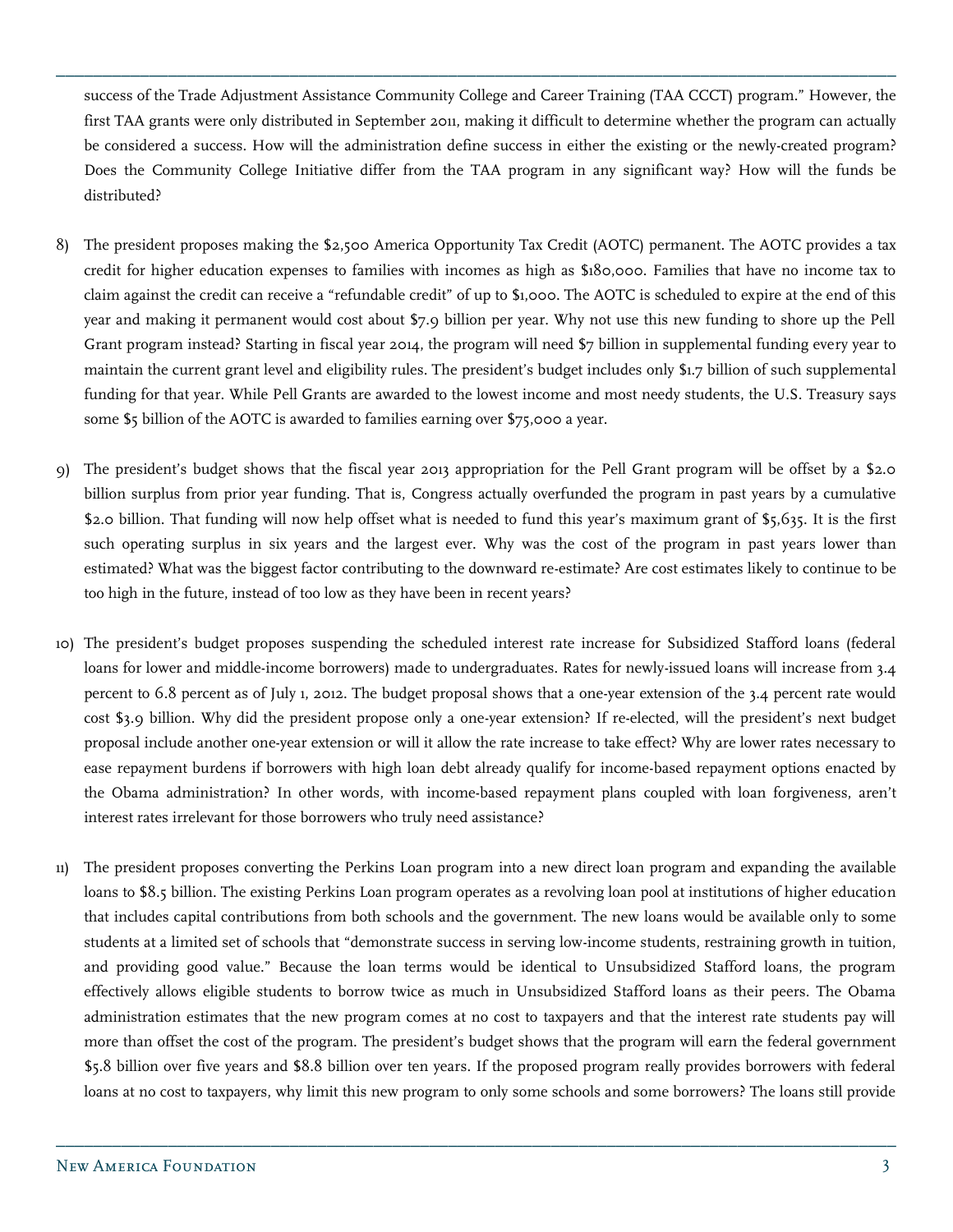far more favorable terms than students can get in the private market, and dependent undergraduates may currently borrow no more than \$5,500 or \$7,500 annually in federal student loans, far below the cost of attendance for many students. Why not extend the proposal to all schools or at least all borrowers at eligible schools?

\_\_\_\_\_\_\_\_\_\_\_\_\_\_\_\_\_\_\_\_\_\_\_\_\_\_\_\_\_\_\_\_\_\_\_\_\_\_\_\_\_\_\_\_\_\_\_\_\_\_\_\_\_\_\_\_\_\_\_\_\_\_\_\_\_\_\_\_\_\_\_\_\_\_\_\_\_\_\_\_\_\_\_\_\_\_\_\_\_\_

12) The administration's budget includes a proposal to overhaul the TEACH Grant program and replace it with a new Presidential Teaching Fellows program, virtually identical to the president's 2012 proposal. The program would provide \$185 million in formula grants to states that would be distributed as scholarships to students attending high-quality teacher preparation programs and planning to teach high-need subjects in high-need districts for at least three years. The existing program is estimated to cost about \$40 million in fiscal year 2012. Will the new program be worth the added cost even though it will only provide grants to 14,000 recipients compared to 47,000 TEACH Grant recipients in 2012? Does this change reflect the administration's coordinated efforts to ensure teacher effectiveness through all federal programs targeting teachers, or are there other reasons for ending the TEACH program? The administration estimates that 75 percent of students who receive TEACH Grants will not complete the required three years of service, and will therefore pay back the money they received under the program as a loan; will the proposed changes help ensure that participants remain in the teaching profession longer or teach in high-need schools for longer?

\_\_\_\_\_\_\_\_\_\_\_\_\_\_\_\_\_\_\_\_\_\_\_\_\_\_\_\_\_\_\_\_\_\_\_\_\_\_\_\_\_\_\_\_\_\_\_\_\_\_\_\_\_\_\_\_\_\_\_\_\_\_\_\_\_\_\_\_\_\_\_\_\_\_\_\_\_\_\_\_\_\_\_\_\_\_\_\_\_\_